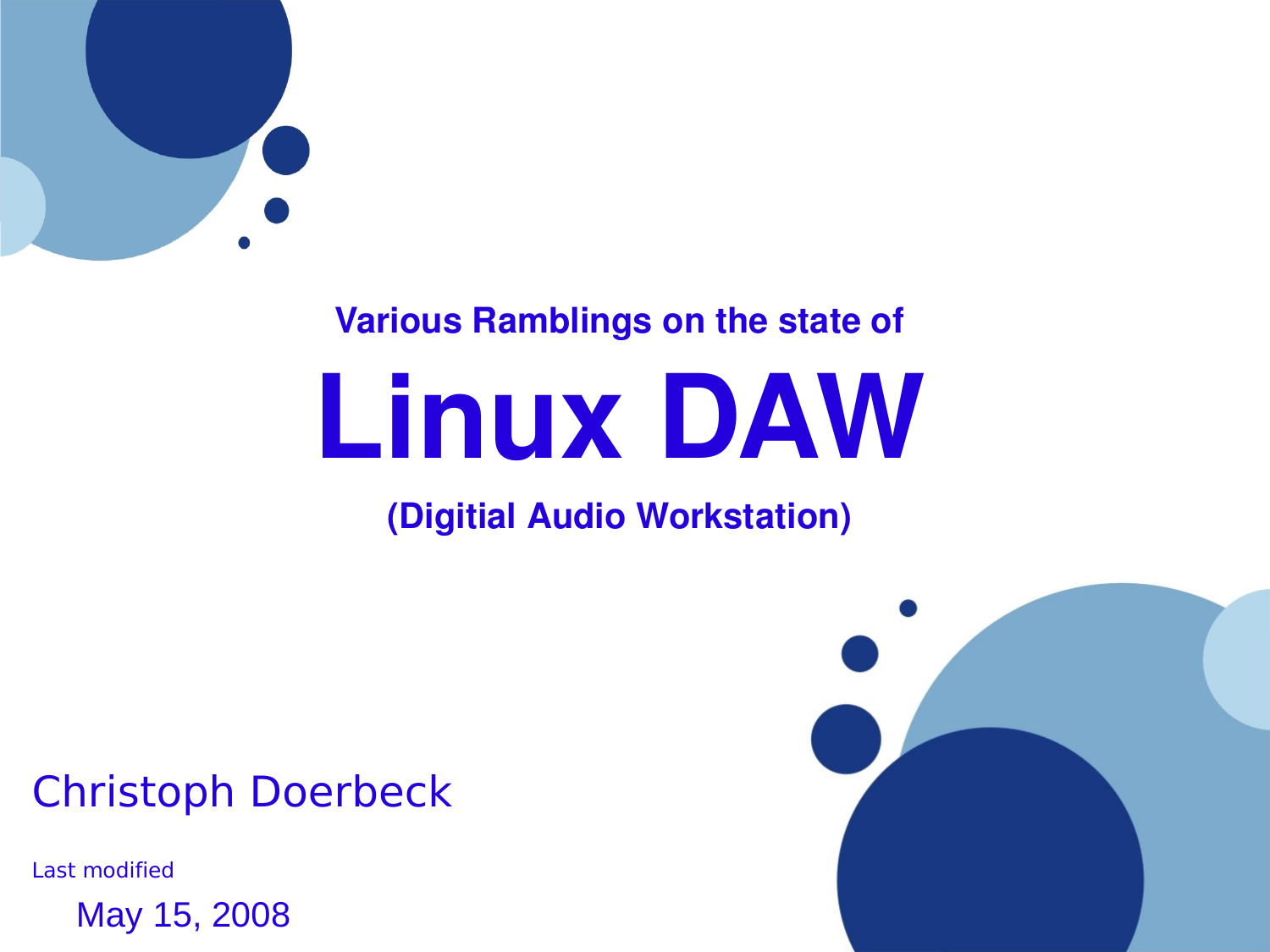

# **Disclaimer**

*Although I try pretty darn hard to research and present interesting material, I make no claim that what I report is entirely accurate. This document & presentation is intended for consumption by responsible individuals in the spirit of sharing knowledge about Linux and Open Source Software (OSS). If you wreck you system(s) and/or data based on materials discussed here, you can't hold me or those I work for responsible.*

*christoph*

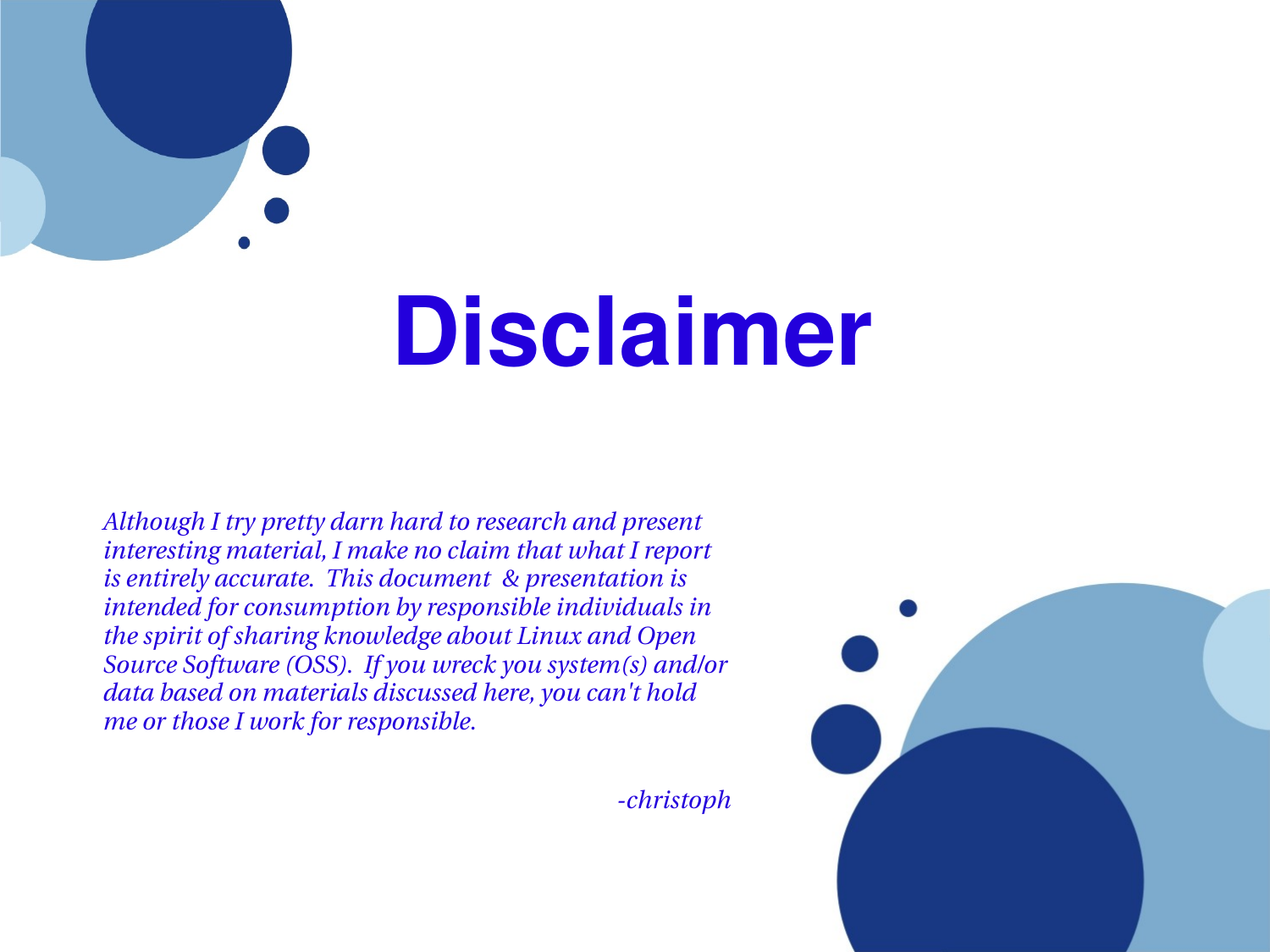# **Background**

- UNIX Admin (15+ yrs)
- Ultrix,HP/UX,AIX,Linux,Solaris
- Education, R&D, Retail, Financial
- Instructor (corporate education)
- BLU member/contributor 9+ yrs
- BS Computer Science Engineering
- Currently:
	- Solutions Architect (Sales Engineer)
	- Red Hat



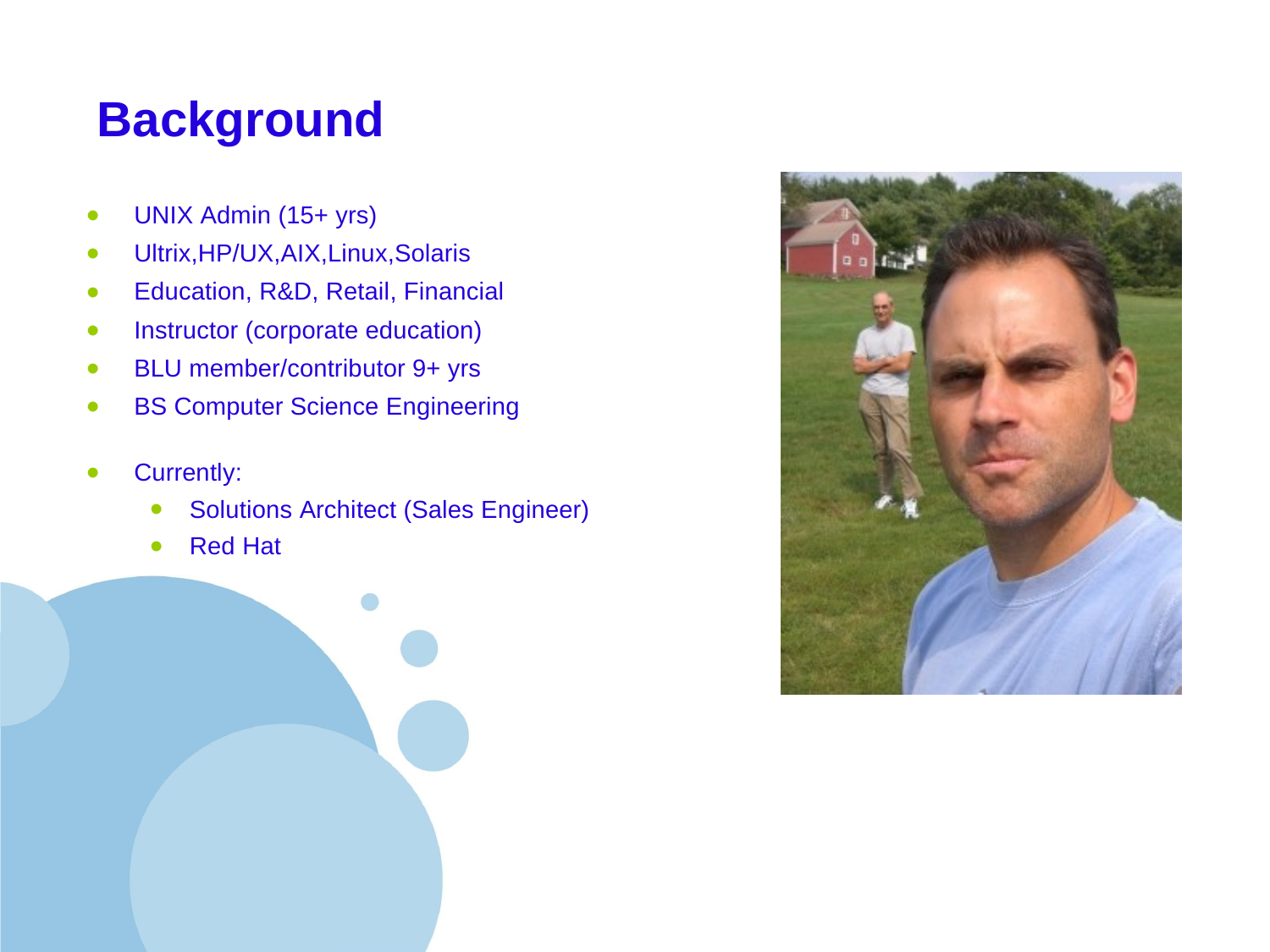# **Presentation History**

- March 2008 BLU / Boston Linux & UNIX http://www.blu.org
- May 2008 GNHLUG / Greater New Hampshire http://www.gnhlug.org
- May 2008 BLU / Boston Linux & UNIX (Part 2) http://www.blu.org

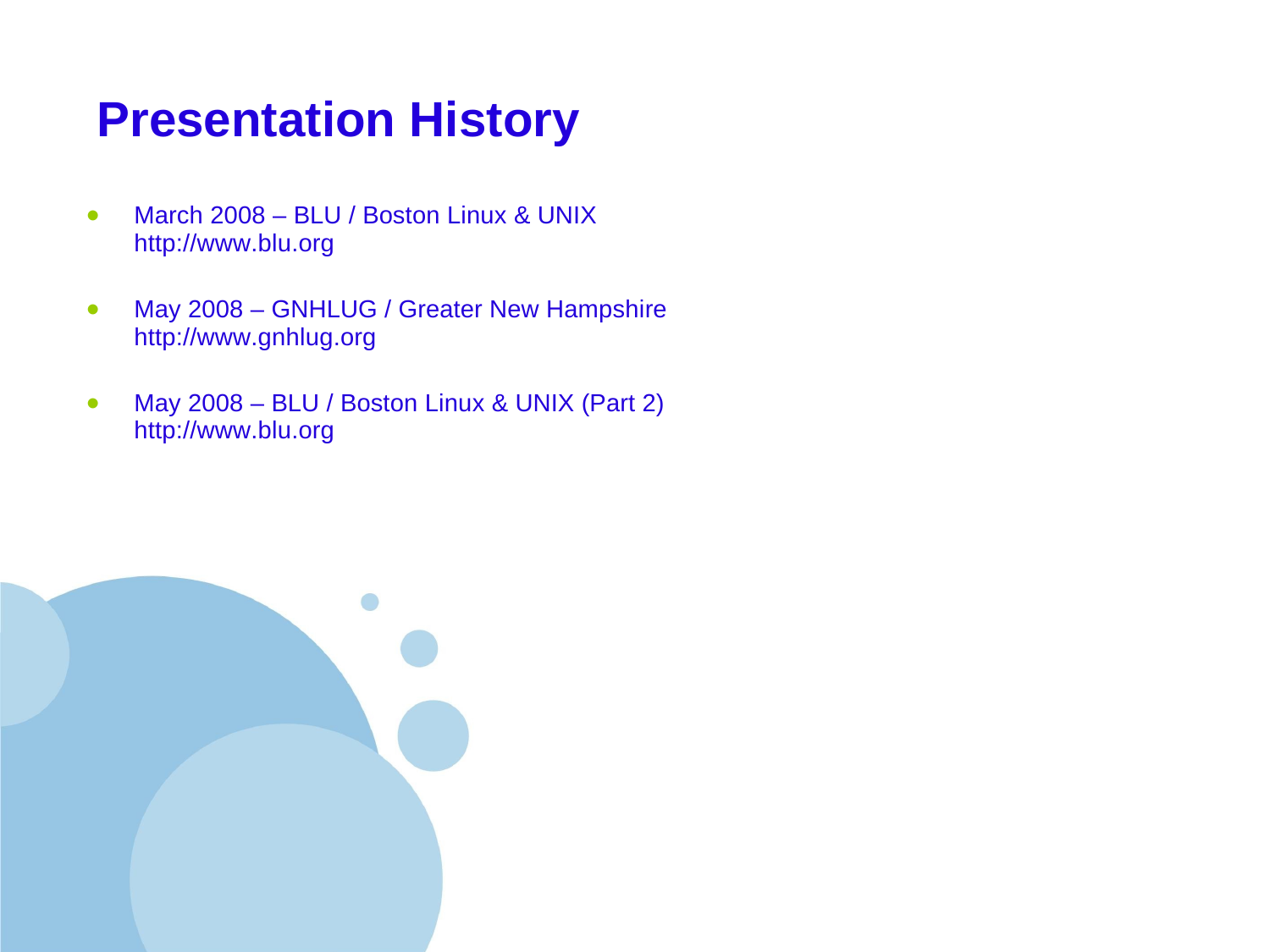# *Digital Audio Workstation DAW*

The term "DAW" refers to a general combination of audio multitrack software and high-quality audio hardware — the latter being a specialized audio converter unit which performs some variety of both analog-to-digital (ADC) and digital-toanalog (DAC)

System designed to record, edit and play back digital audio.

Freely manipulate recorded sounds, much like a word processor manipulates typed words.

*-wikipedia*









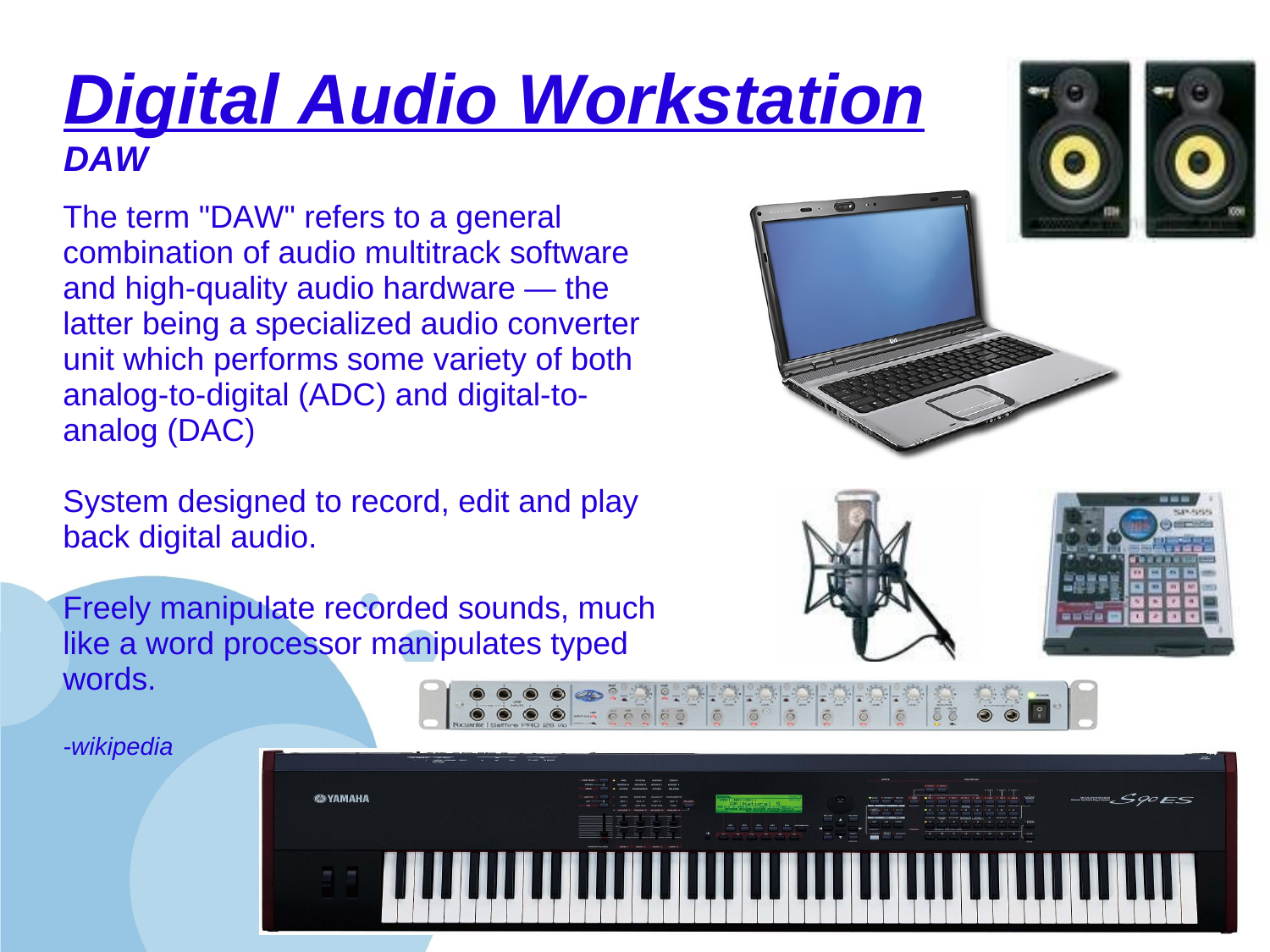## *Sequencing Making Noise*

Using a software sequencer application (like Rosegarden), you first create/edit a song.

Then you play the song, at which time the sequencer sends the MIDI events to the various instrument(s) and/or devices.

**CONSTRUCTION** 







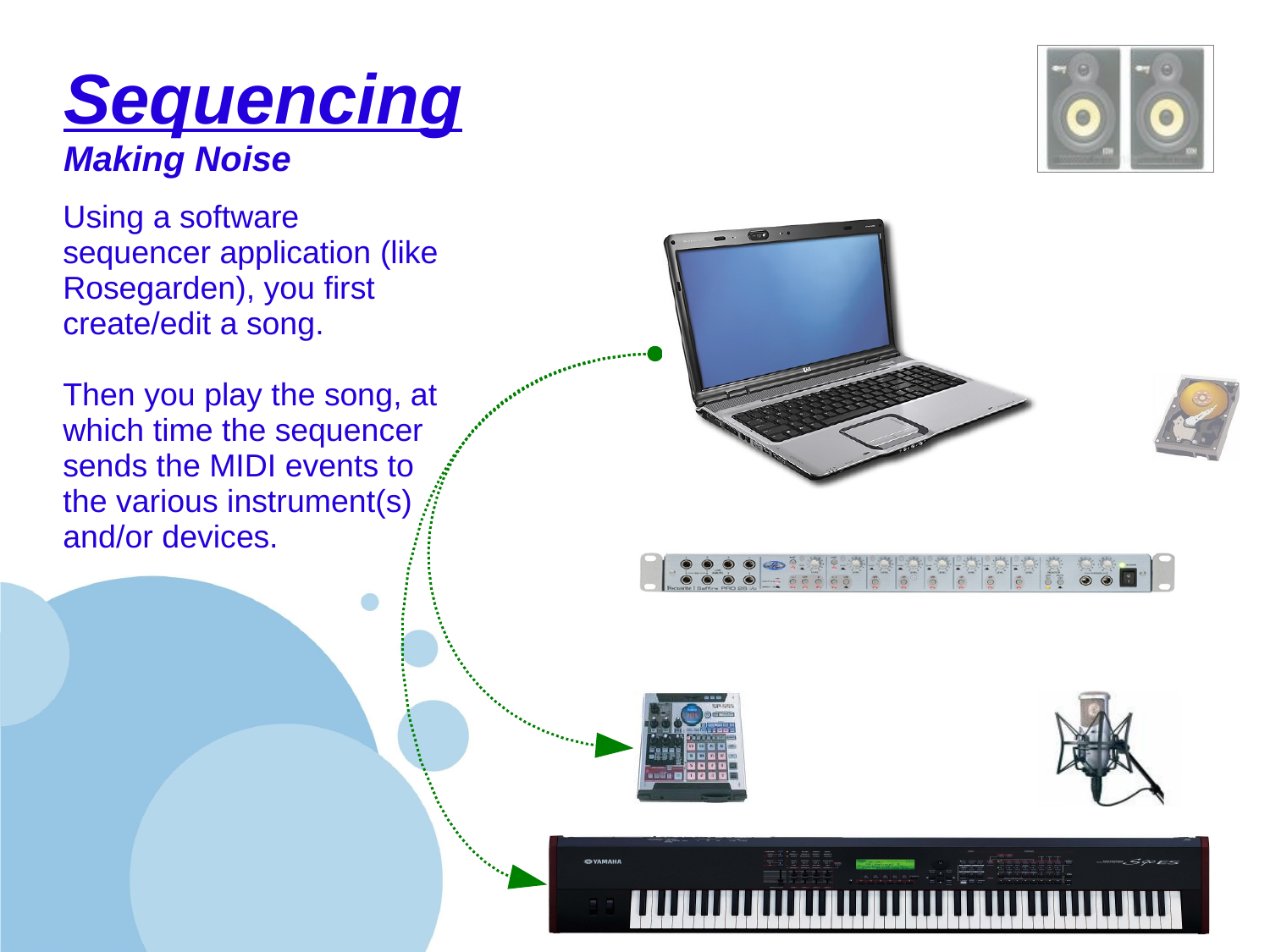# *Effects & SoftSynth*

#### *Modifying Noise*

Using a analog-to-digital device (like the Focusrite Saffire Pro/26) the instrument(s) output is delivered to the PC via firewire, usb, or traditional sound card input on multiple channels. (multi-track)..

Using jack, you route the input from your sources to additional effects processors (soft synths)



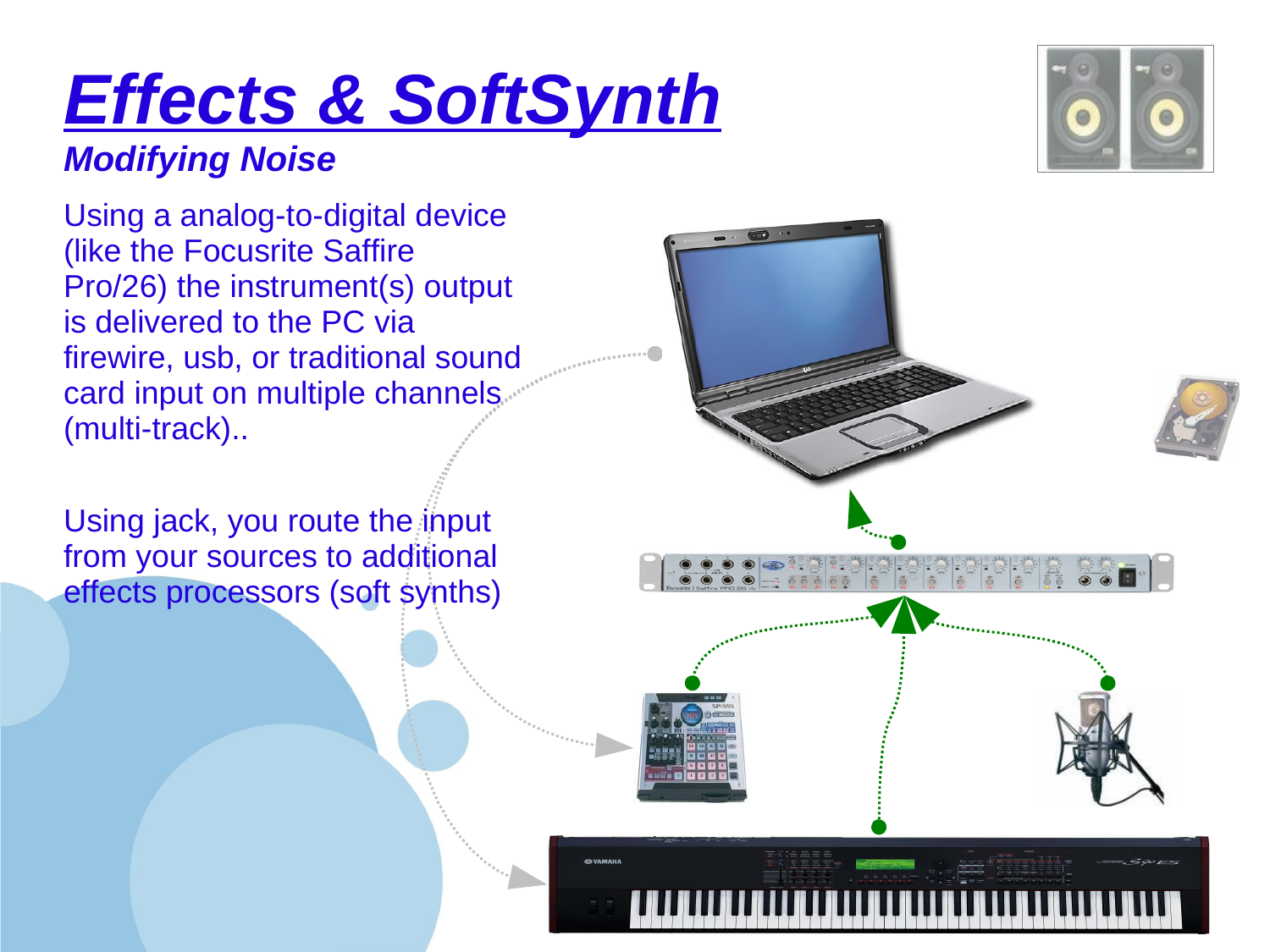# *Recording*

#### *Saving Noise*

Using jack, you route the output from your instruments and effect processors to your recording application (like Ardour).

Save your work to disk, convert to ogg, mp3, wav, etc... & amaze your friends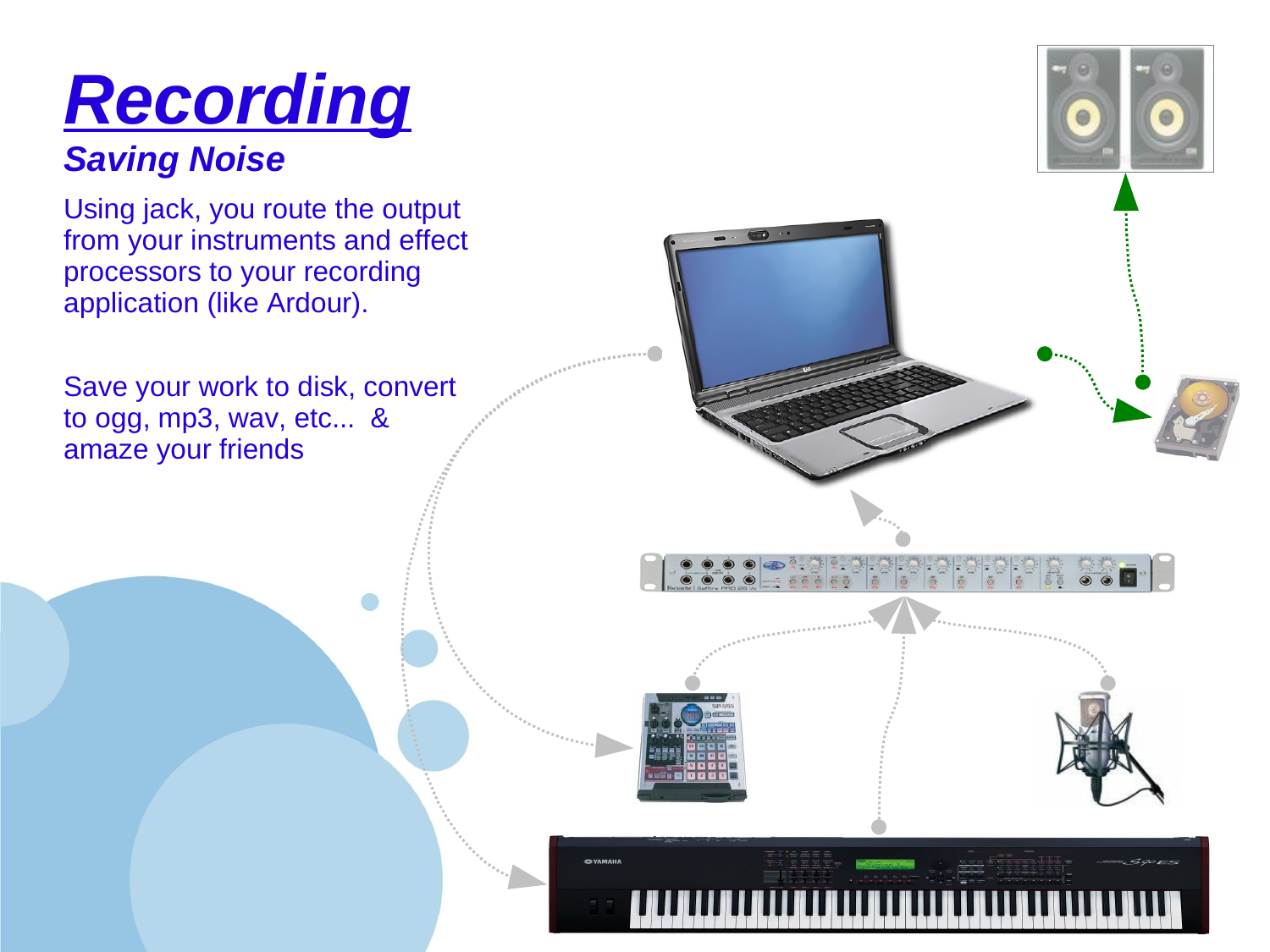

# **CCRMA & Fedora Audio SIG**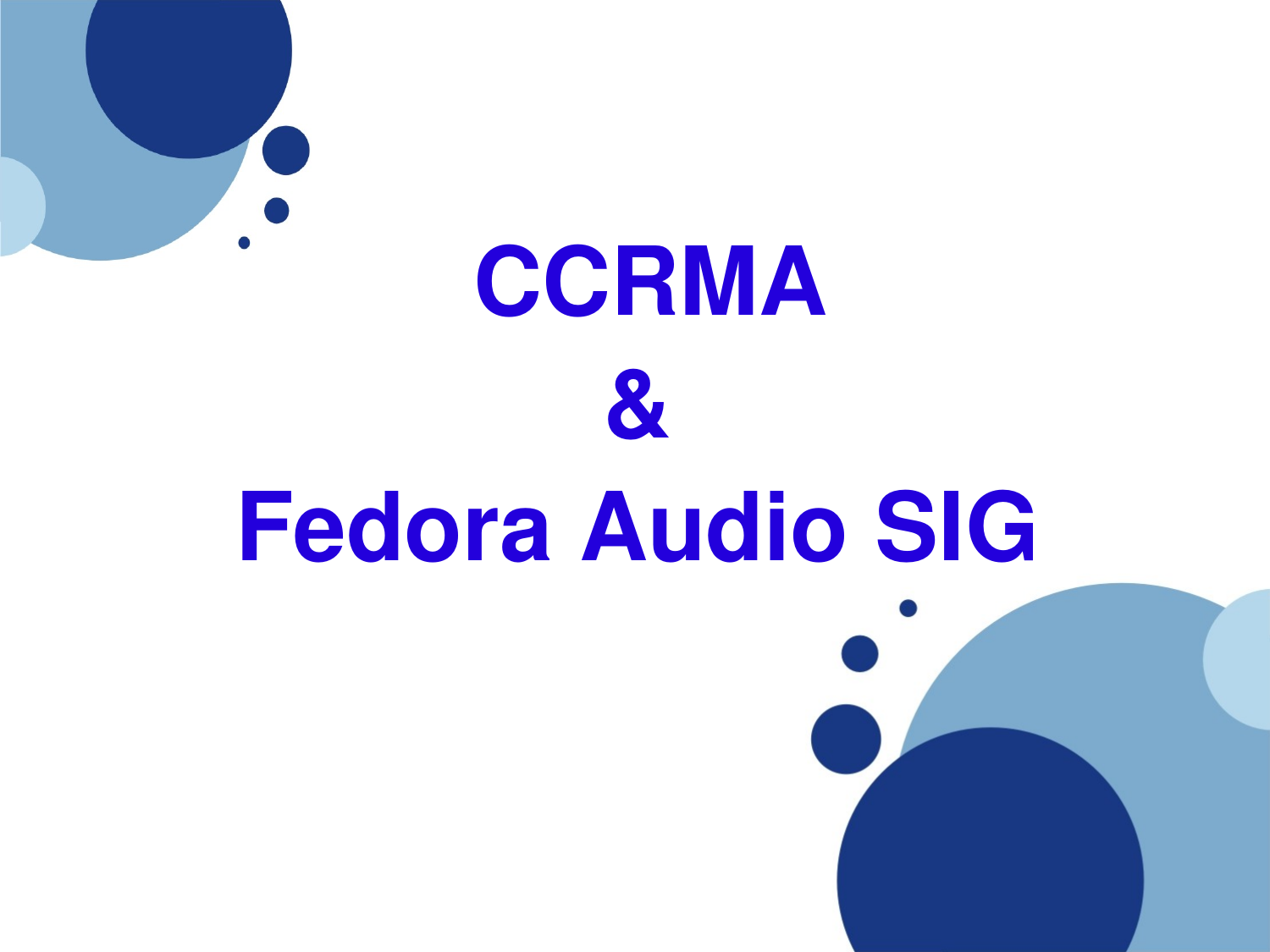

# **A Word on CCRMA (karma)**

- http://ccrma.stanford.edu/planetccrma/software/
- For a number of years audio applications for Red Hat Linux and Fedora have been packaged by Fernando Lopez-Lezcano in the Planet CCRMA repository.
- **Planet CCRMA is a third party repository that specializes since 2001 in transforming a stock Fedora (originally Red Hat) workstation into a low latency audio machine.**

It includes a low latency patched kernel, assorted utilities to get everything working without manual configuration and a fairly complete collection of up to date open source sound, midi and music applications geared towards musical content creation.



**Fernando Lopez-Lezcano** 

Lecturer, Composer and System Administrator

[CCRMA,](http://ccrma.stanford.edu/) [Stanford University](http://www.stanford.edu/)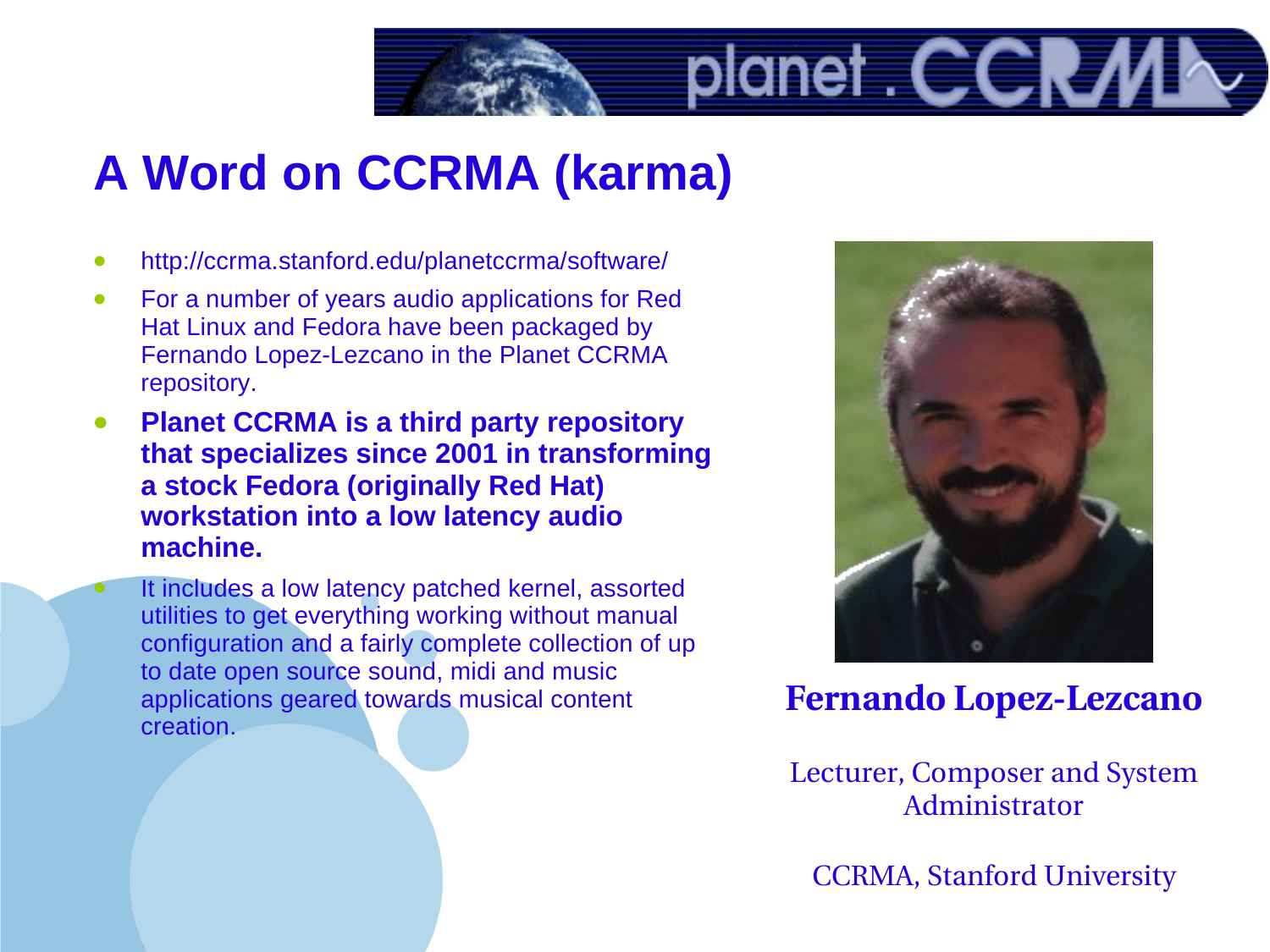### **Fedora Audio SIG Special Interest Group**

- http://fedoraproject.org/wiki/SIGs/AudioCreationDay
- Today I am using Fedora 8
- **Fedora 9 was released May 13th, 2008**
- Recently a Fedora SIG has been created for audio, along with a mailing list. This has led to a number of audio packages appearing in the Fedora repositories and a growing cooperation with Fernando regarding the future direction of audio package creation and distribution
- Essentially what this means is that the Fedora distribution now includes a significant share of applications required to do typical DAW operations.
- **The CCRMA repo continues to augment Fedora for newer versions of apps and specialized kernels.**

For example:

- Ardour 2
- realtime kernel extensions
- firewire raw device support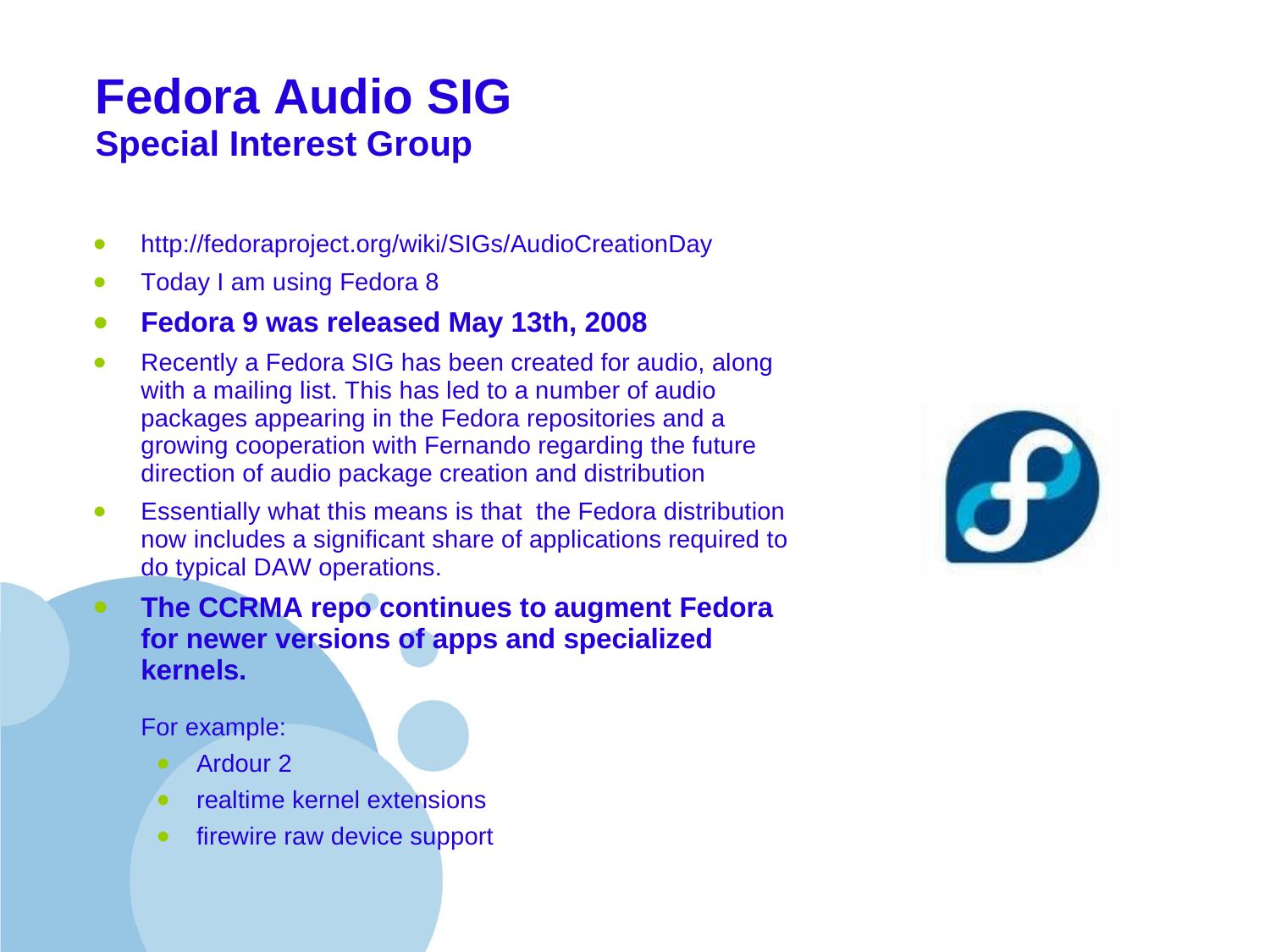### **Legal Considerations Who owns what**

- I'm not a subject matter expert
- This is speculation designed to create discussion on appropriate usage.
- Things to consider:
	- Protocols (MIDI) are open and documented
	- Implementations (MIDI) are not
	- (?) Soundfonts
	- (?) Firmware for devices
- When you are downloading audio files, other things to consider:
	- Laws governing copyright
	- Laws governing privacy

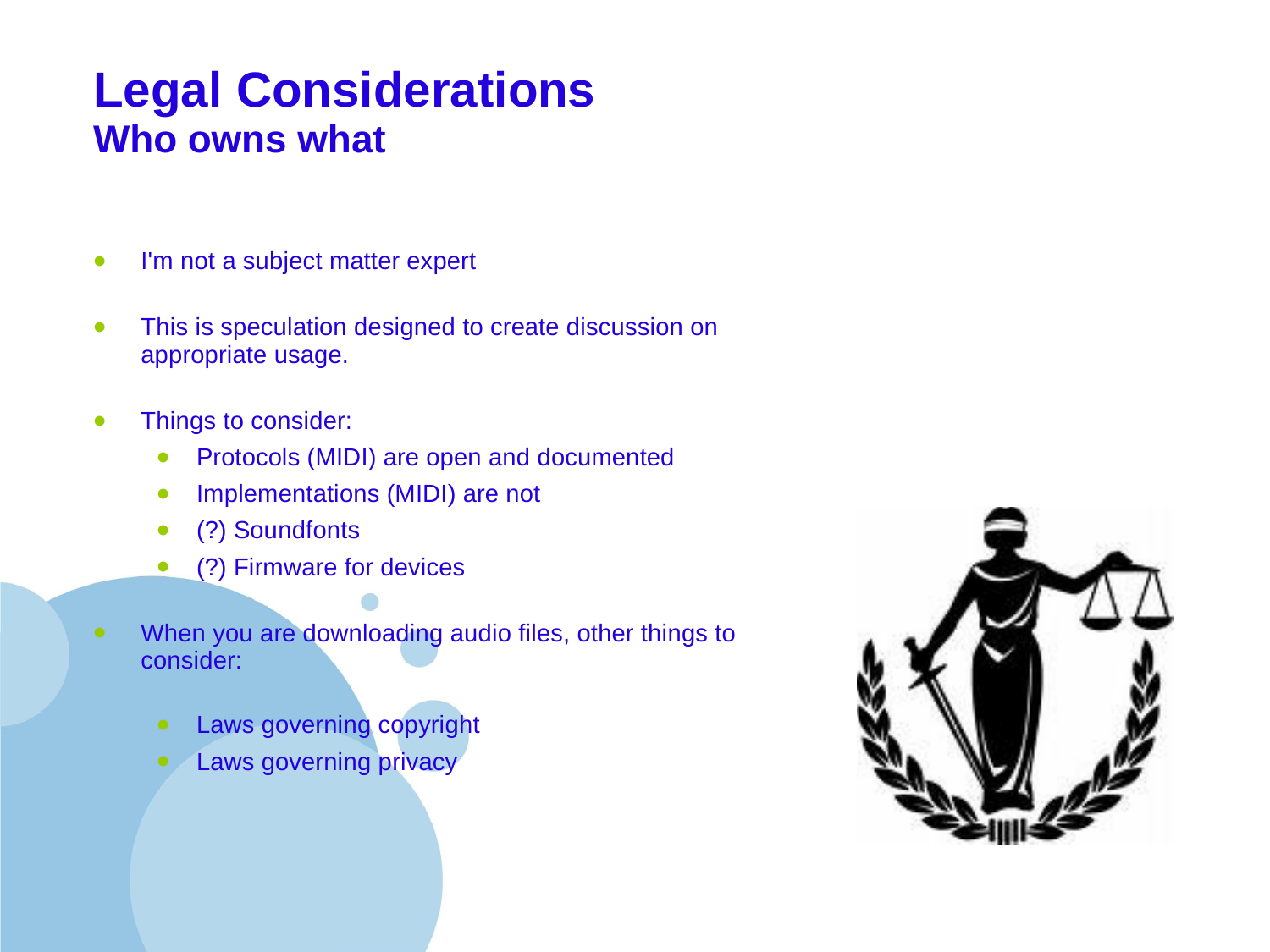

# **MIDI 101**

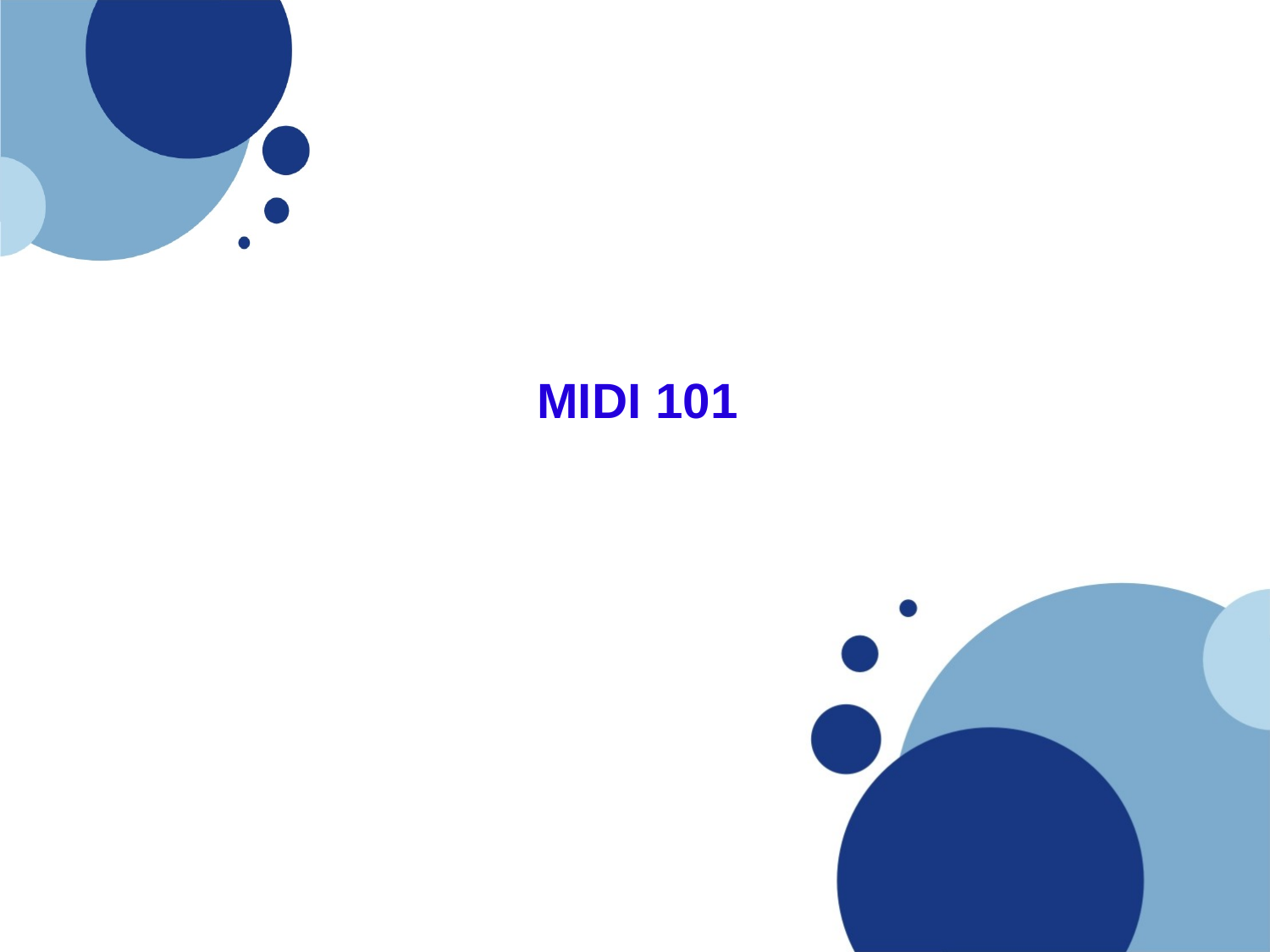# **MIDI 101**

- MIDI (Musical Instrument Digital Interface) is an industrystandard protocol that **enables electronic musical instruments, computers, and other equipment to communicate, control, and synchronize with each other.**
- **1981 Dave Smith** audio engineer and synthesizer designer of Sequential Circuits, Inc. proposed the MIDI standard in a paper to the Audio Engineering Society.
	- He is generally regarded as the "Father of MIDI"
- **August 1983** MIDI Specification 1.0 was published.
- MIDI technology has been standardized and is maintained by the MIDI Manufacturers Association (MMA).
- All MIDI compatible instruments have a built-in MIDI interface. Some computers' sound cards have a built-in MIDI Interface, whereas others require an external MIDI Interface which is connected to the computer via the game port, the newer DA-15 connector, a USB connector or by FireWire or ethernet.
- MIDI connections include traditional MIDI cables, USB and Firewire.





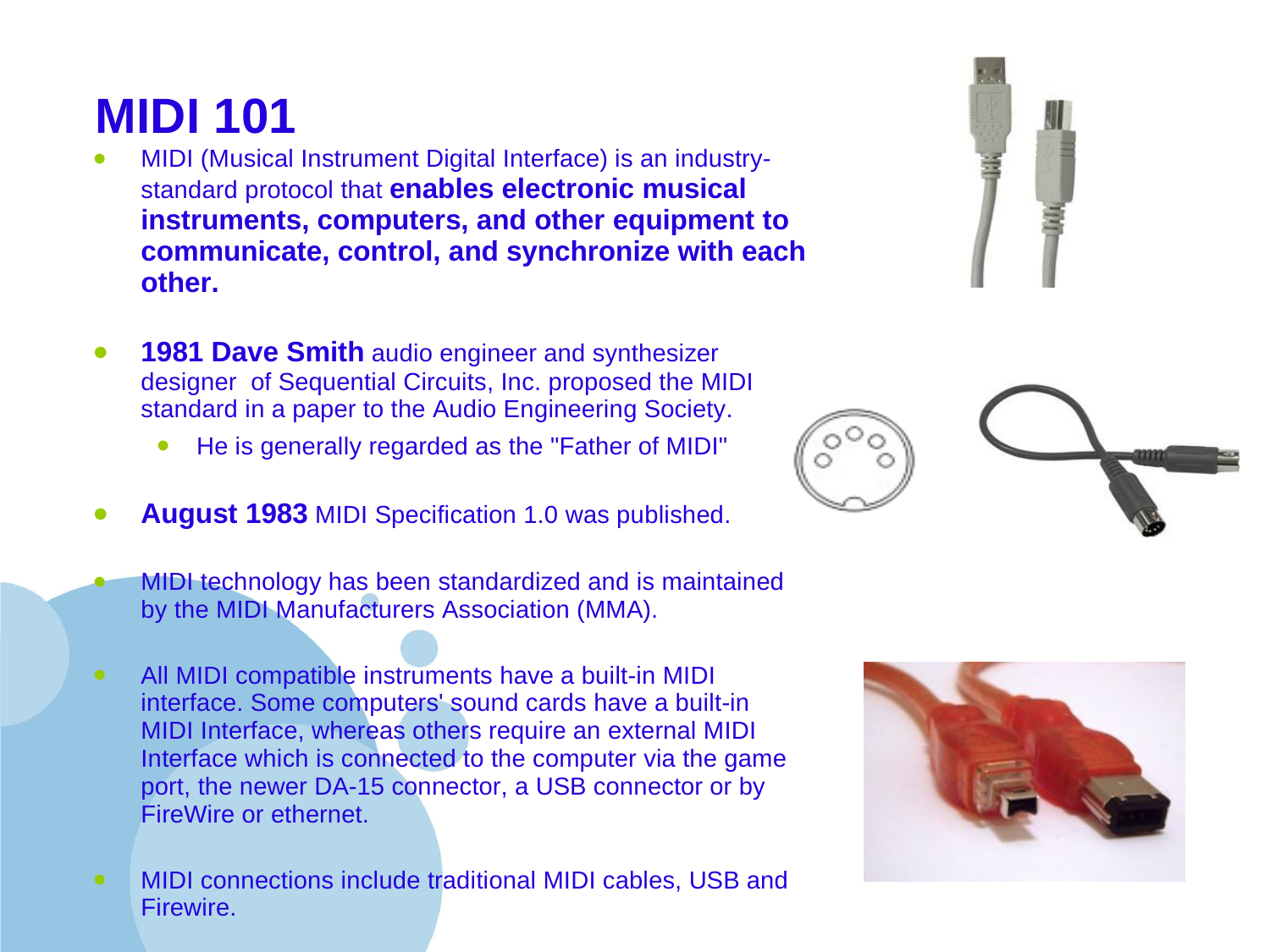# **MIDI 101 – Protocol Theory**

- When a musical performance is played on a MIDI instrument (or controller) it **transmits MIDI channel messages** from its MIDI Out connector. A typical MIDI channel message sequence corresponding to a key being struck and released on a keyboard is:
	- The user presses the middle C key with a specific velocity (which is usually translated into the volume of the note but can also be used by the synthesiser to set characteristics of the timbre as well). ---> The instrument sends one Note-On message.
	- The user changes the pressure applied on the key while holding it down a technique called Aftertouch (can be repeated, optional). ---> The instrument sends one or more Aftertouch messages.
	- The user releases the middle C key, again with the possibility of velocity of release controlling some parameters. ---> The instrument sends one Note-Off message.
	- Note-On, Aftertouch, and Note-Off are all channel messages. For the Note-On and Note-Off messages, the MIDI specification defines a number (from 0–127) for every possible note pitch (C, C#, D etc.), and this number is included in the message.
- Other performance parameters can be transmitted with channel messages, too.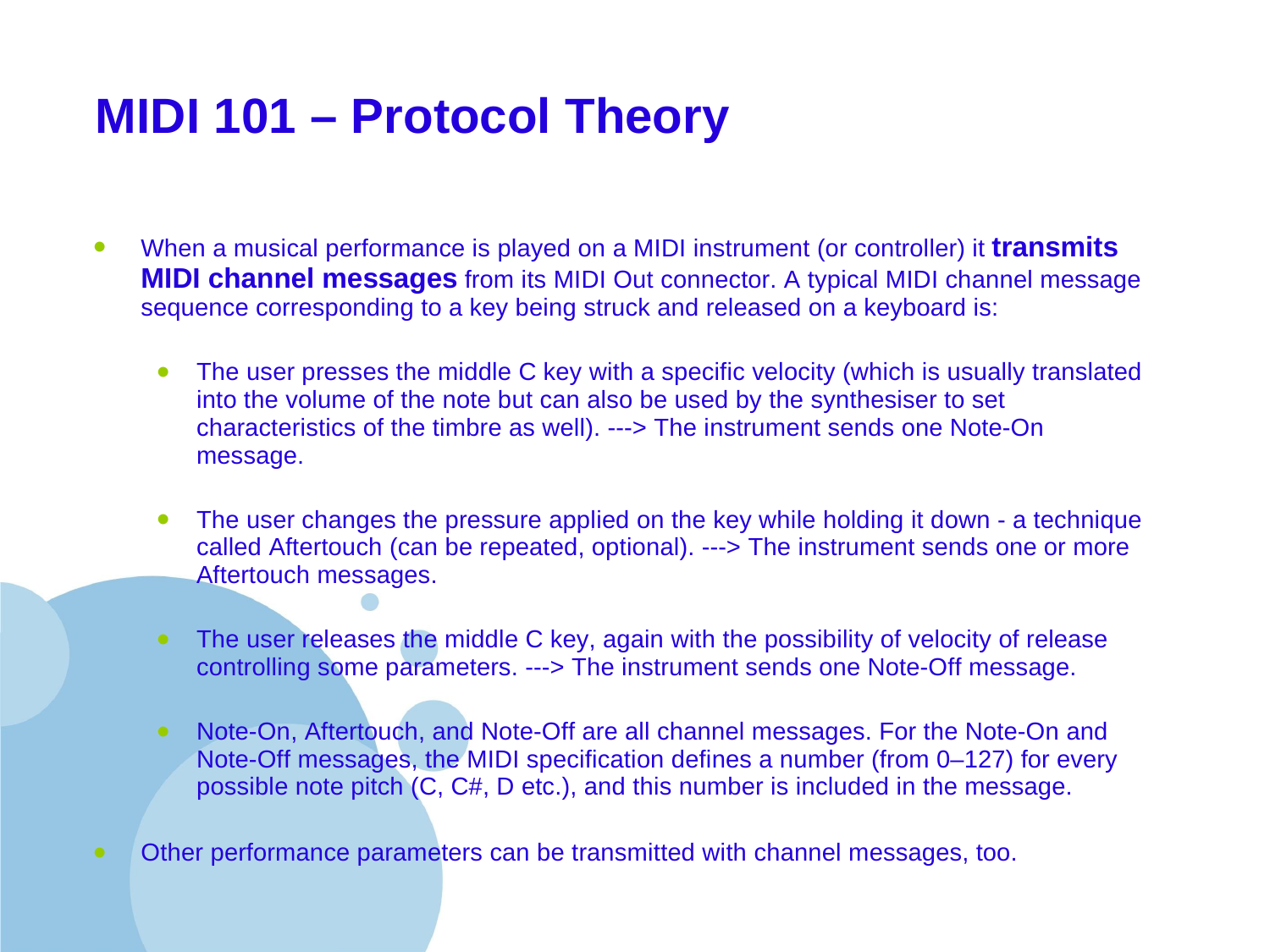# **MIDI 101 – Protocol Example**

- MSB of status byte is always 1
- MSB of data byte is always 0
- A 3 byte MIDI note-on might look as follows:

|               | status byte        | data byte | data byte              |
|---------------|--------------------|-----------|------------------------|
| description   | status/channel $#$ | Note $#$  | <b>Attack Velocity</b> |
| binary        | 1001.0100          | 0100.000  | 0101.1001              |
| numeric value | Note on/CH#5       | 64        | 89                     |

- Notice the channel nibble is 4 bits
- thus 16 channels max per cable, or port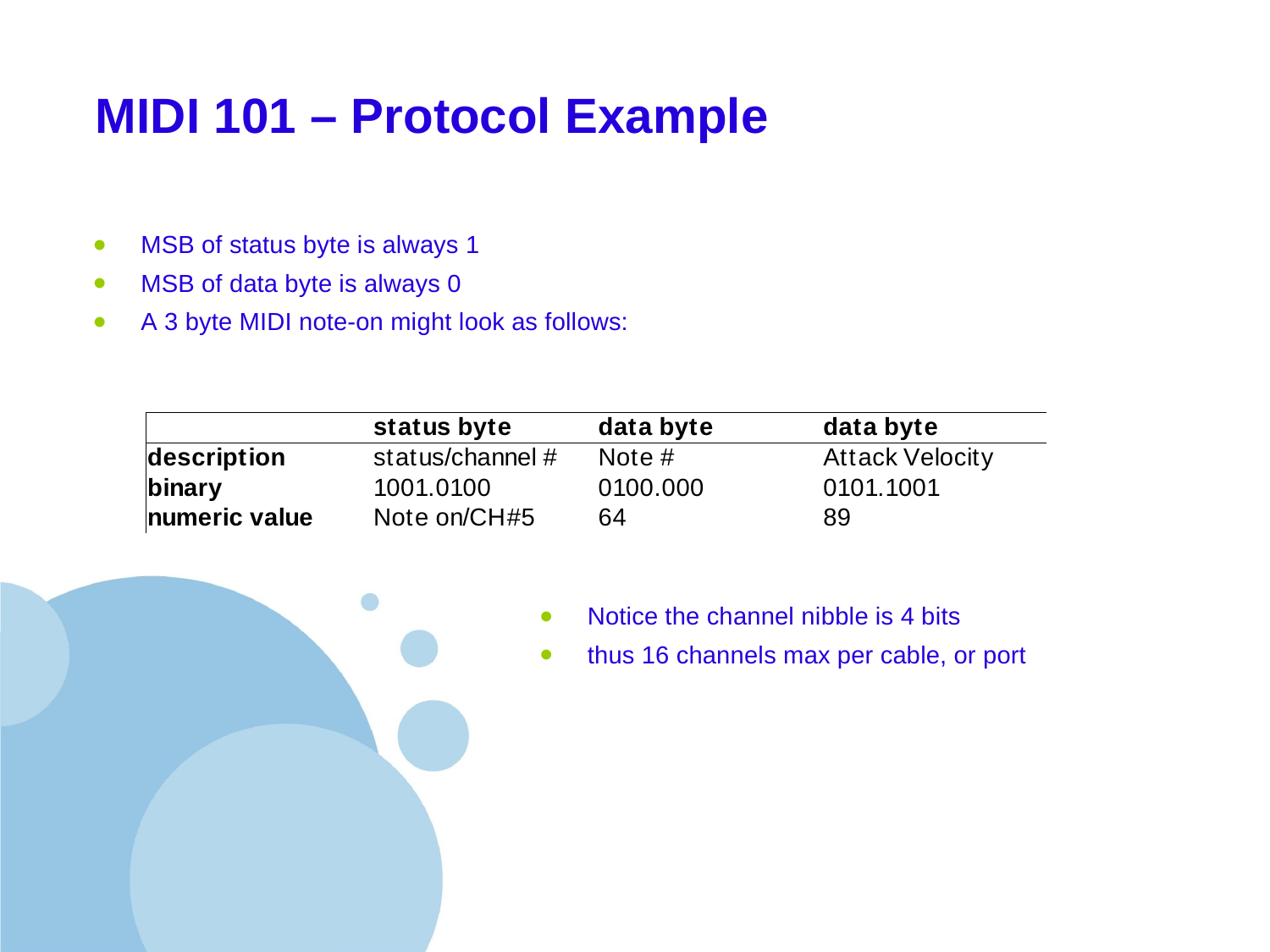# **MIDI 101**

- Other ramblings:
	- Timing Synchronization (master/slave)
	- MIDI pass-thru (chaining)
	- Ports, Banks, MSB, LSB
		- Status byte identifies type of MIDI operation
		- Data byte associates value to a status byte
	- Instrument vs. Percussion banks
	- PRE vs USER Banks
	- MIDI control surfaces (for audio & video editing!!!!)
- Just when you think you got it, now you're an electrician:
	- ground loops
	- unbalance wires vs. balanced wires
	- tracking down that hum
	- everyone has an opinion, nothing is easy, and nothing is free
- And ... NO it's still not all working harmoniously just yet. I have yet more to learn/do.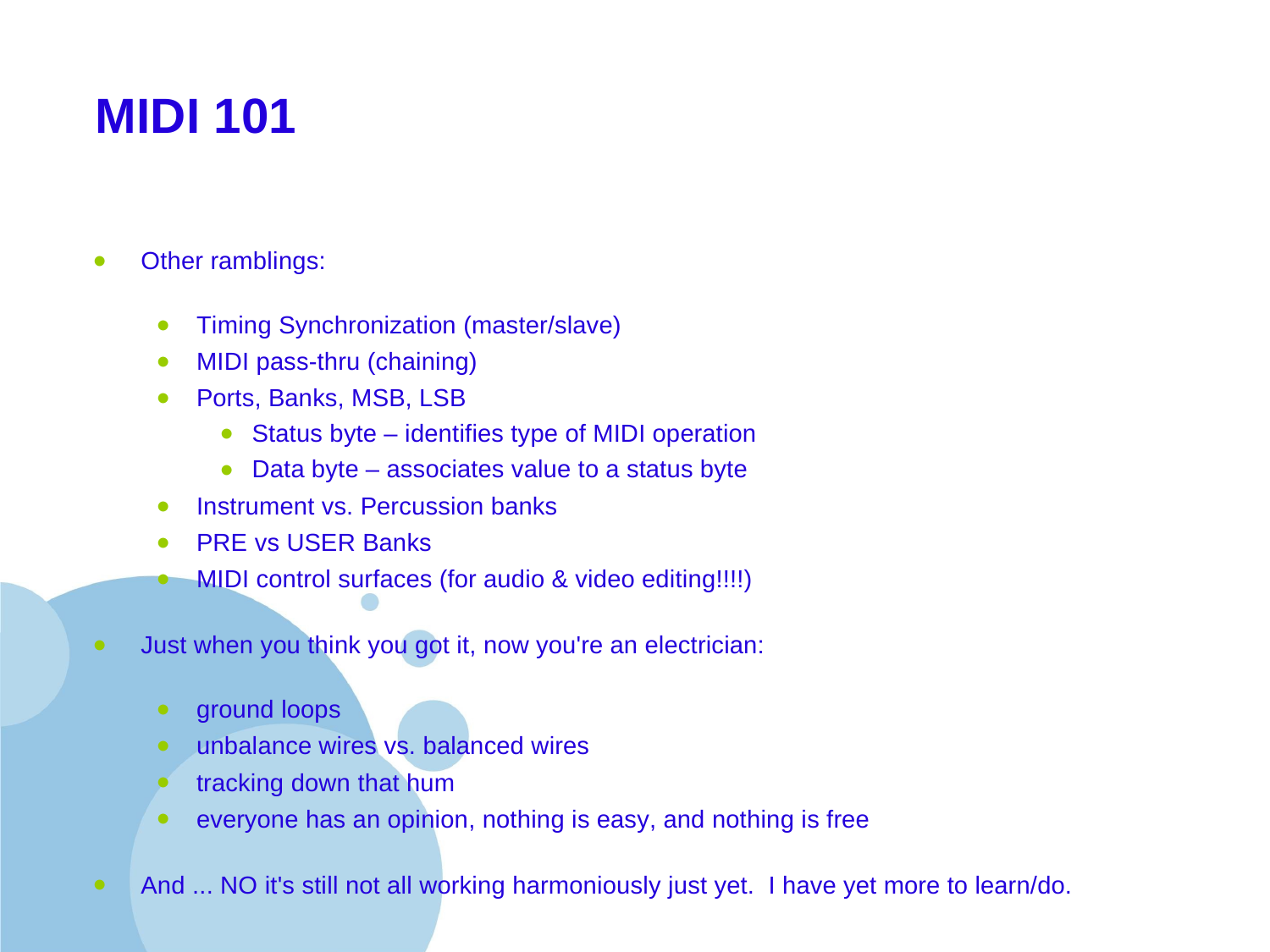

# **Tool Belt Summary**

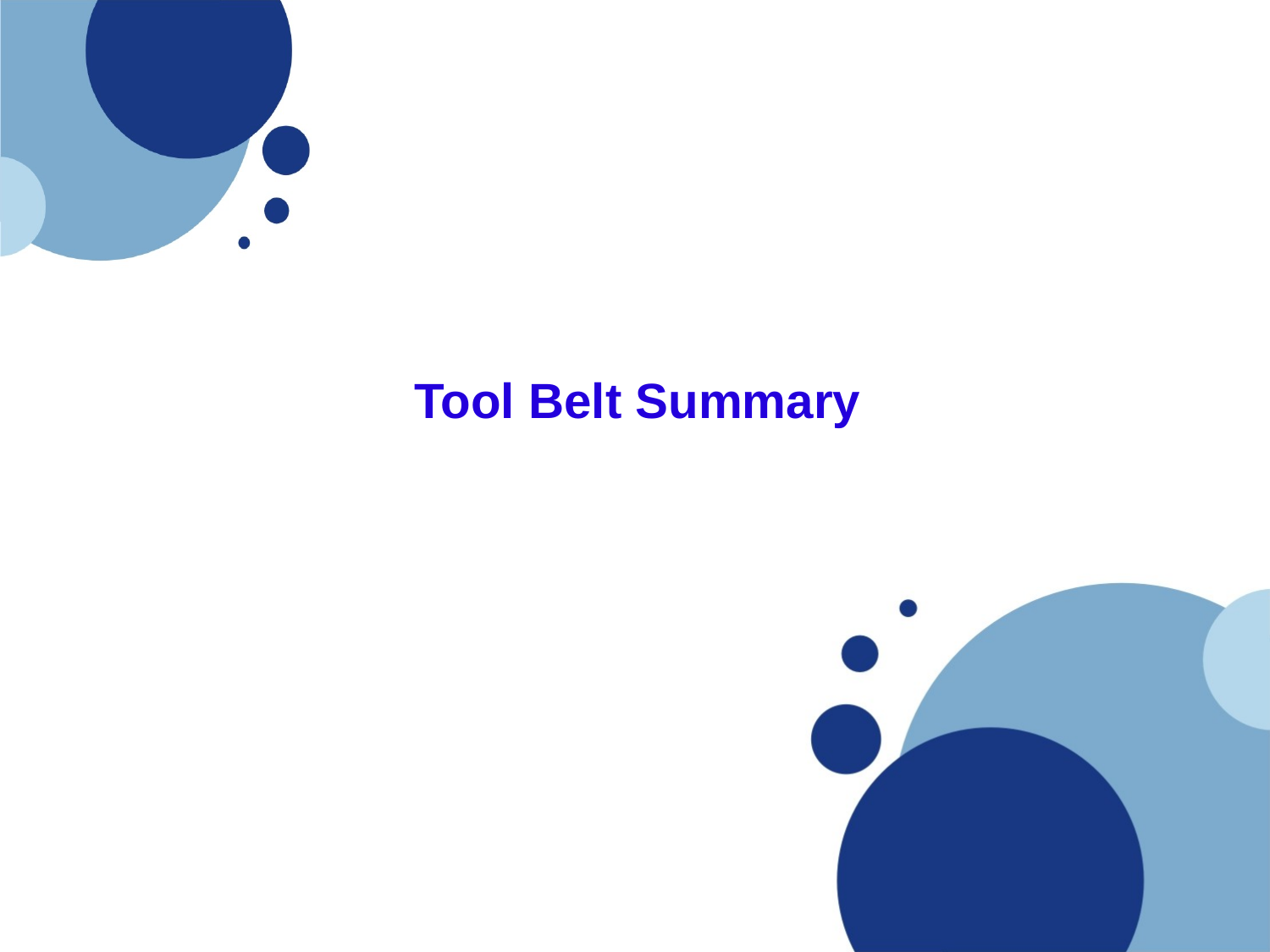# **All the Bits & Pieces**

- Laptop w/ Fedora 8
	- Alsa, Jack, Qjackctl, Rosegarden, zynaddsubfx, vkeybd
	- Ramblings on Pulse audio
- Things I will need later from Fedora 8
	- Ardour
	- Libraw1394
- CCRMA
	- Cutting edge software versions
		- Ardour2
	- Realtime kernel (Ingo Molnar)
	- Raw Firewire (FFADO)
- MIDI Keyboard
- Firewire Audio Device
- Lots of spare time!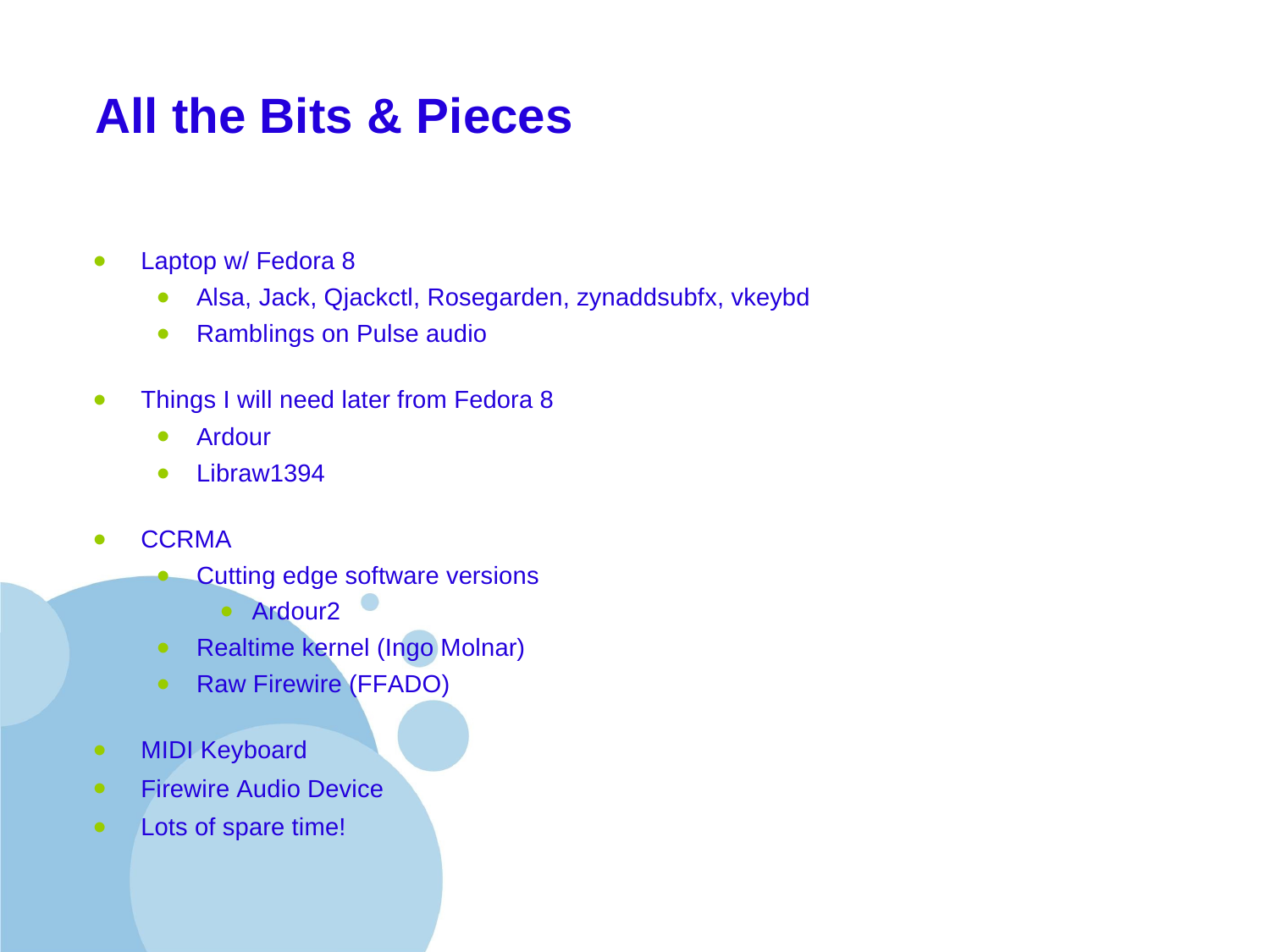

# **Rosegarden (demo)**

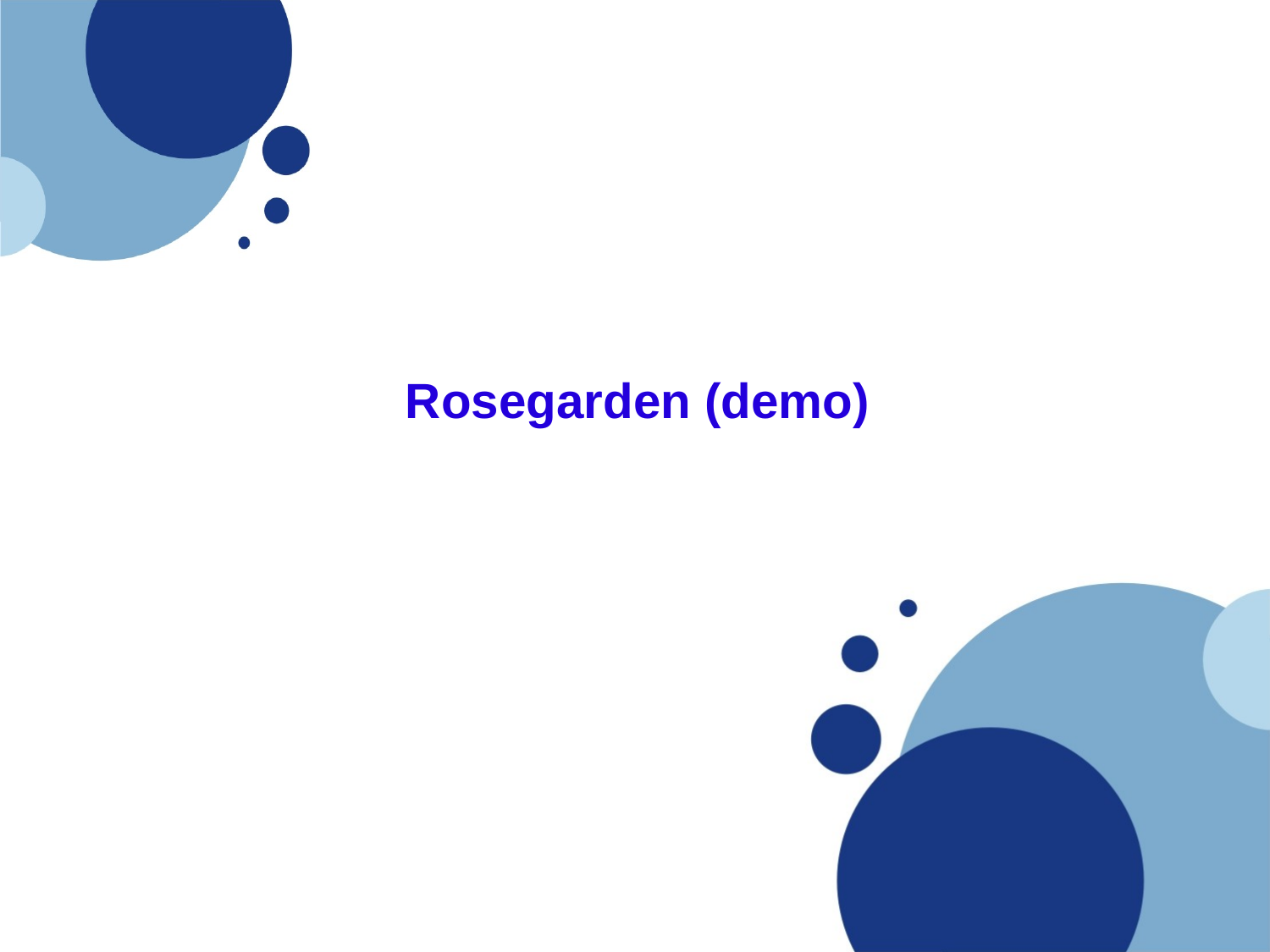# **Rosegarden Demo Outline**

- What I needed to install (add) outside of Fedora 8 repo
	- Midisport (sourceforce): M-audio usb->midi gadget
- Demo:
	- jackd / qjackctl startup
	- Configuring Audio & Midi connections
	- Rosegarden
		- startup
		- MIDI management
		- MIDI patch/implementation config file
		- interface high level overview
			- standard matrix editor
			- percussion matrix editor
			- notation editor
			- controllers
		- Play a simple song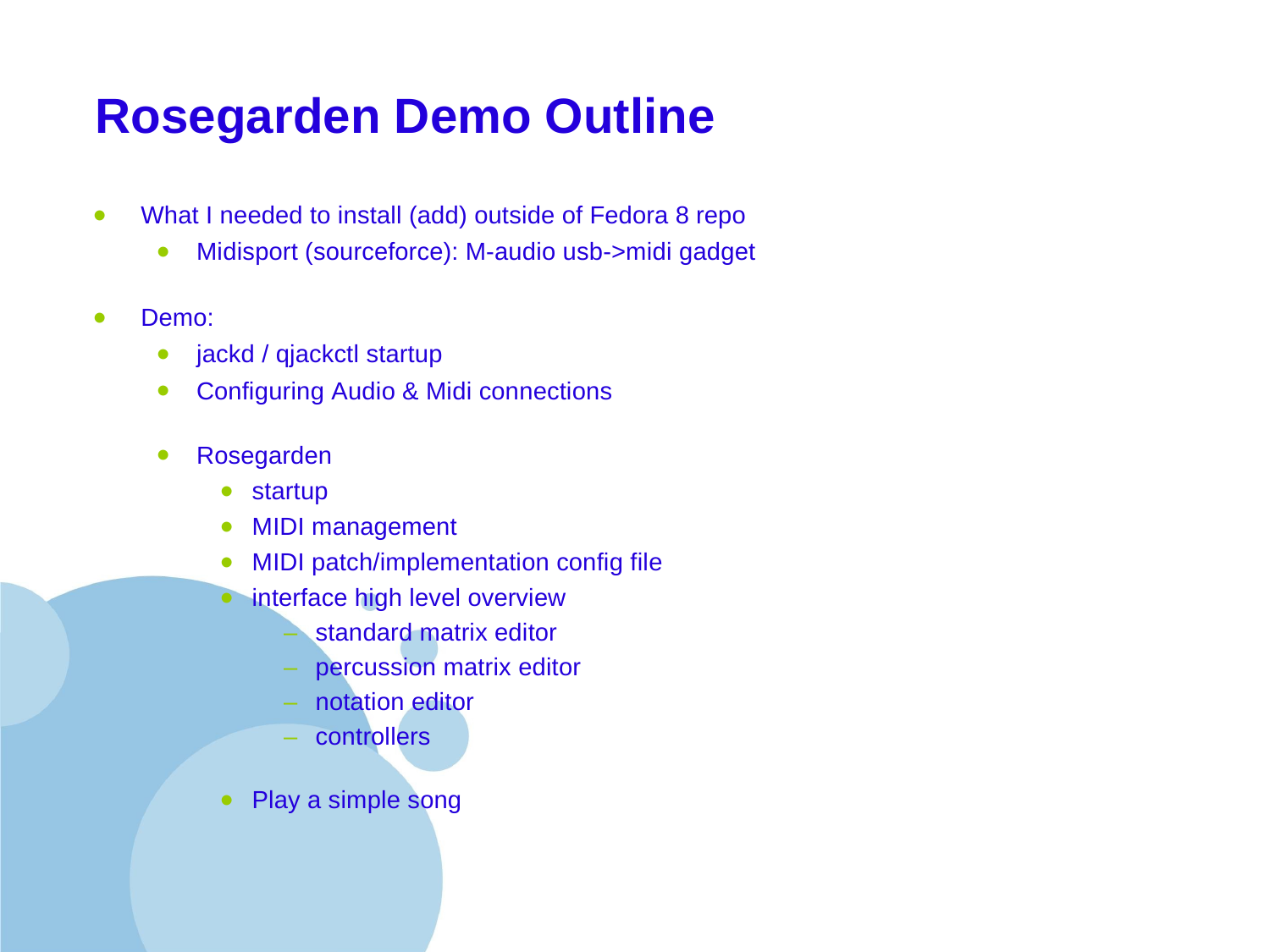

# **Competitive Landscape**

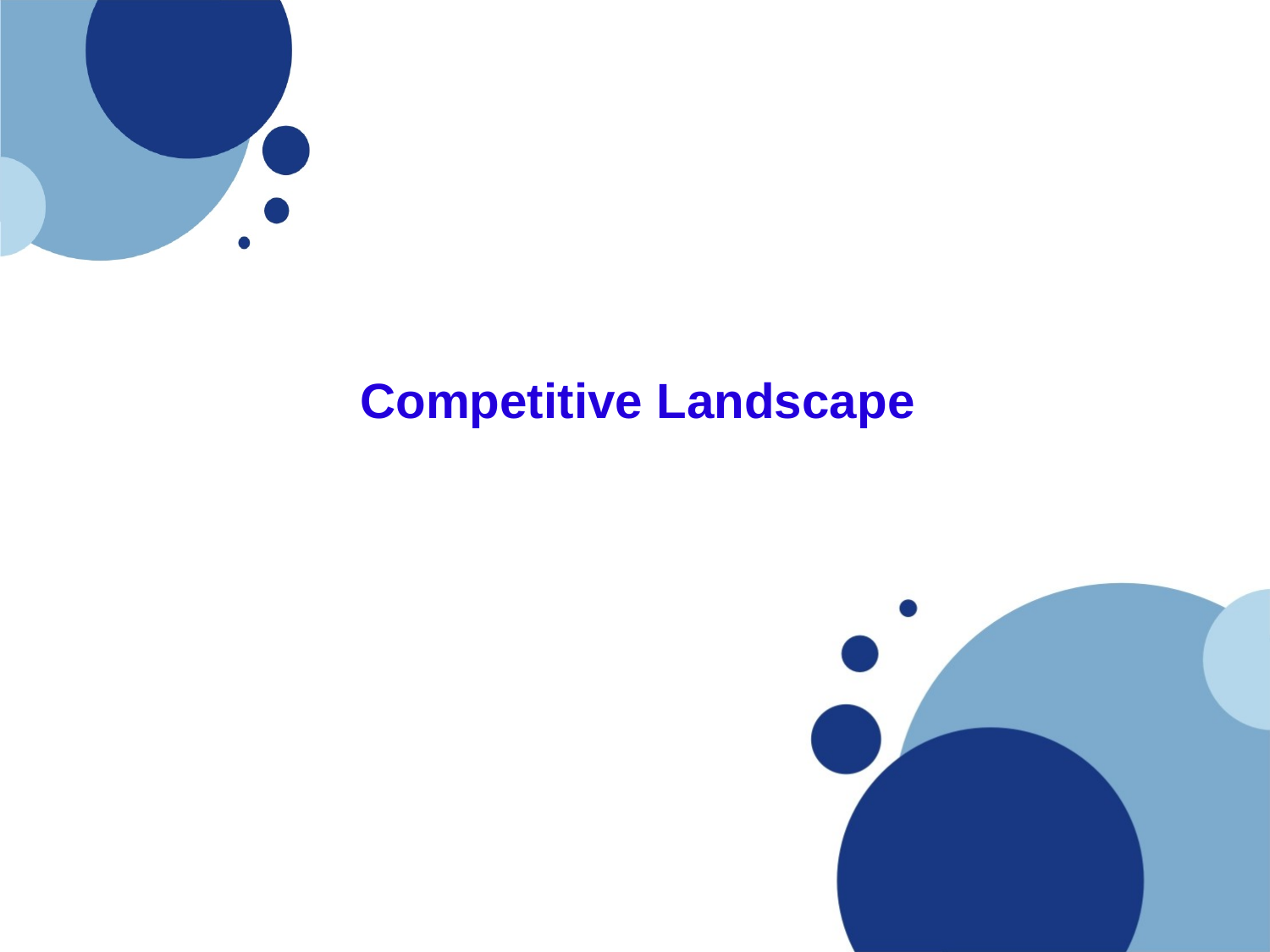# **Competitive Landscape**

- **Proprietary** 
	- Cubase (Steinberg)
	- Cakewalk Sonar (Roland)
	- ProTools (Digidesign)
	- Reaper
	- Ableton Live
- OSS
	- Muse
	- Rosegarden
	- Ardour
	- Audacity
	- Lilypond
- HINT: check out youtube.com for product demos







SONAR